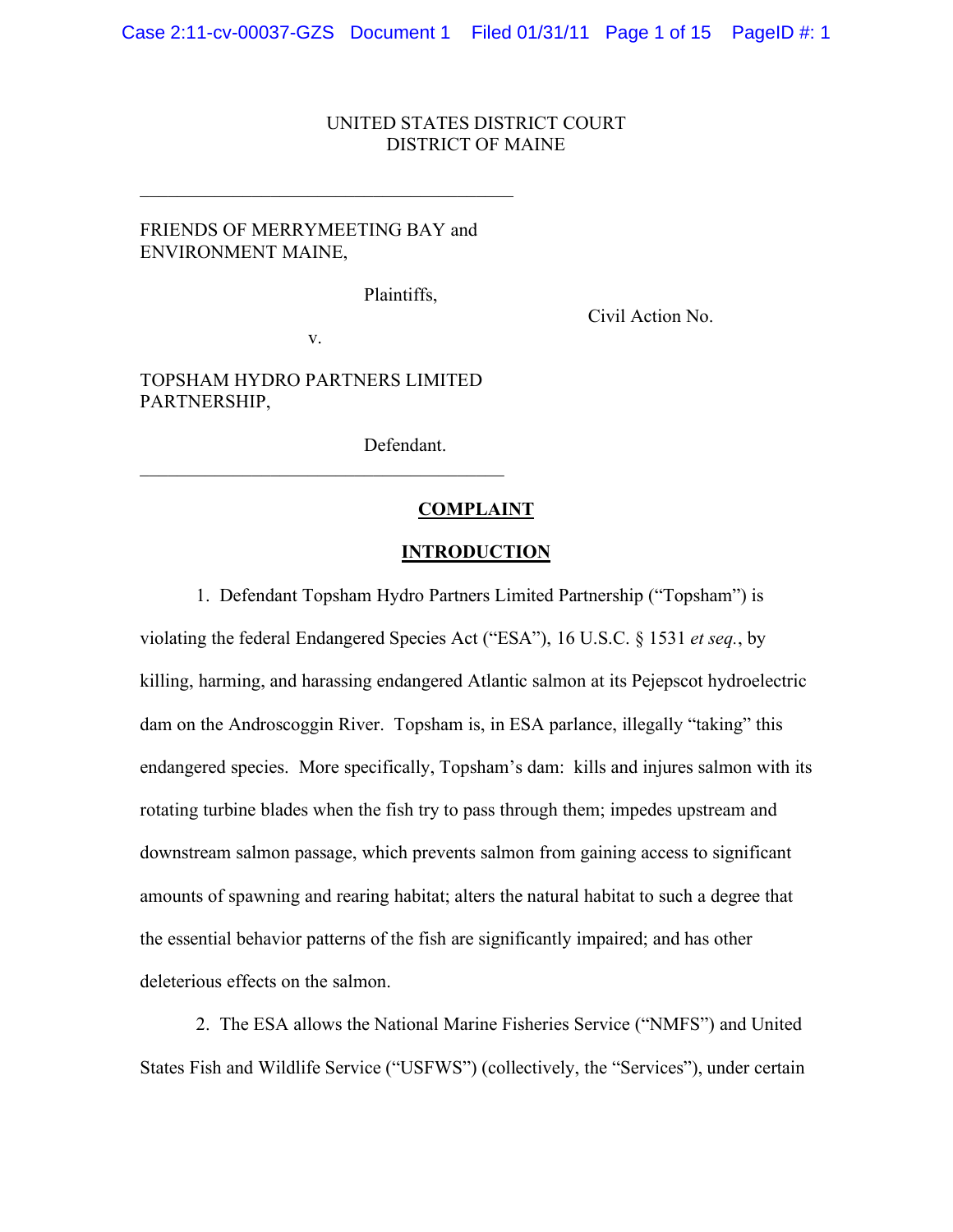circumstances, to authorize an otherwise prohibited taking of an endangered species if such taking is "incidental" to, and not the purpose of, the carrying out of an otherwise lawful activity. 16 U.S.C. § 1539(a)(1)(B). Topsham does not have an authorization from the Services to commit an "incidental take" of salmon at Pejepscot dam.

3. Neither the federal nor state government has taken enforcement action against Topsham to redress its ESA violation. However, Congress authorized citizens to bring "citizen suits" in United States District Courts to enforce the ESA directly against violators. 16 U.S.C. § 1540(g).

4. Topsham's dam is a major reason the Androscoggin population of salmon has declined to perilously low levels. Although Topsham has long been aware of this fact, it has not taken a number of basic, feasible steps, such as keeping fish from swimming into its spinning turbine blades, that would reduce the detrimental effects of their dam on this endangered population. Without a court order directing it to so, Topsham will not comply expeditiously with the ESA.

#### **PARTIES**

5. Plaintiff Friends of Merrymeeting Bay ("FOMB") is a non-profit Maine corporation with over 400 members. FOMB is dedicated to preserving the ecological, aesthetic, historical, recreational, and commercial values of Maine's Merrymeeting Bay and its watershed, which includes the Kennebec River. FOMB accomplishes its mission through research, advocacy, land conservation, education, and litigation.

6. Plaintiff Environment Maine is a non-profit Maine corporation. It is a statewide environmental organization that advocates for clean air, clean water, and preservation of Maine's natural resources on behalf of approximately 3,460 citizen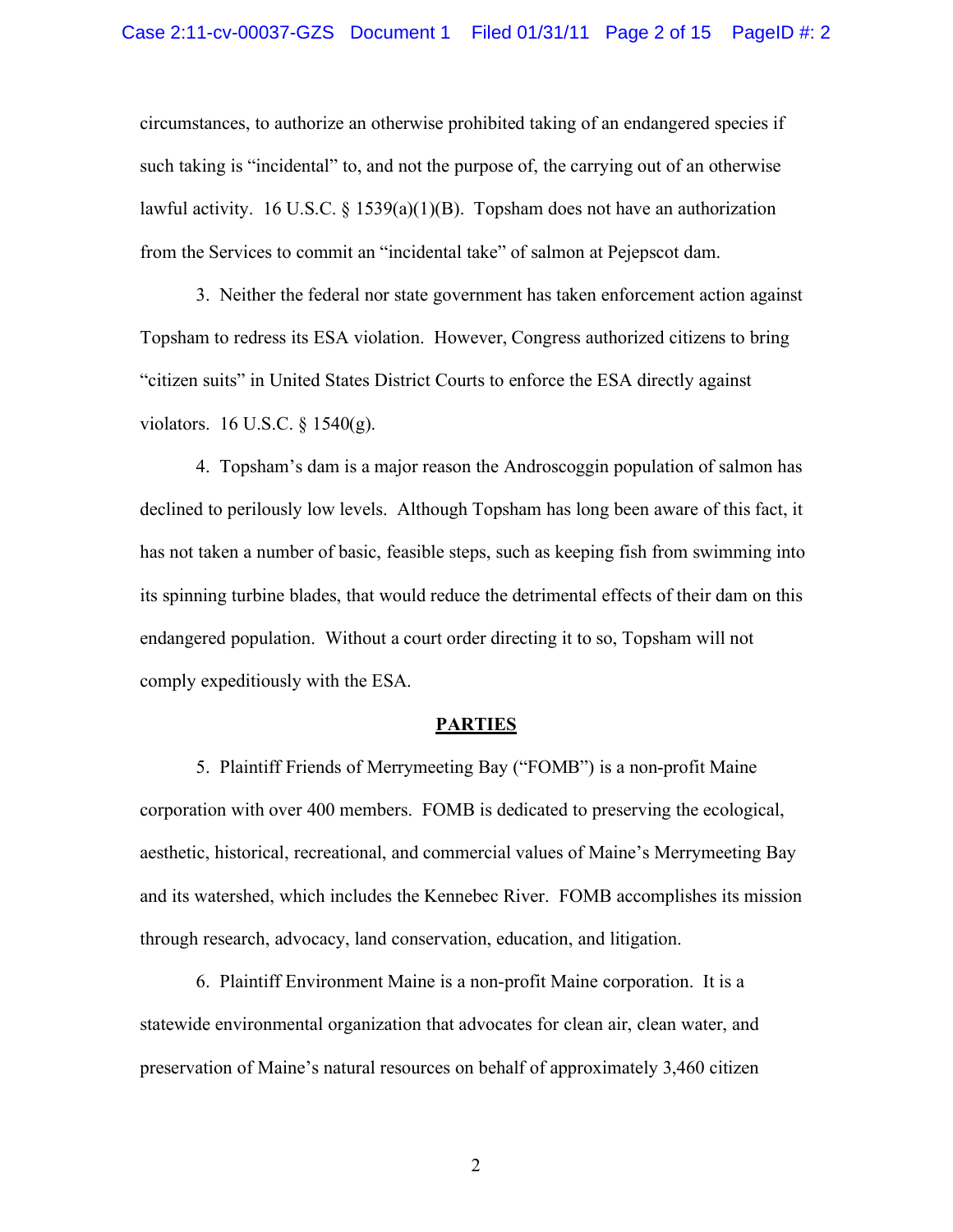members from across the state of Maine. Among other activities, Environment Maine researches and distributes analytical reports on environmental issues, advocates before legislative and administrative bodies, engages in litigation when necessary, and conducts public education.

7. Defendant Topsham is a Minnesota limited partnership. Topsham operates, and is an owner of, Pejepscot dam on the Androscoggin River. Topsham is named as a licensee in the Federal Energy Regulatory Commission ("FERC") license for Pejepscot dam.

#### **JURISDICTION AND VENUE**

8. Subject matter jurisdiction is conferred upon this Court by 16 U.S.C. §  $1540(g)(1)$  (ESA citizen suit provision), and 28 U.S.C. § 1331 (federal question jurisdiction). Venue lies within this District pursuant to 16 U.S.C.  $\S$  1540(g)(3)(A) (ESA venue provision) and 28 U.S.C. § 1391(e) (federal venue provision).

9. Plaintiffs gave Topsham notice of the violations alleged in this Complaint more than 60 days prior to commencement of this lawsuit by a letter addressed and mailed to Charles Lucas of Topsham. A copy of this letter is attached as Exhibit 1 and incorporated herein. Copies of the notice letter were mailed to (a) Topsham's registered agent and (b) the Secretaries of Commerce and Interior. The notice letter satisfies the pre-suit notice requirements of 16 U.S.C. 1540 § (g)(2)(A)(i) (ESA).

## **FACTUAL BACKGROUND**

#### **The Life Cycle Of Atlantic Salmon**

10. Atlantic salmon are anadromous, meaning they are born in fresh water, migrate to the ocean, and then return to fresh water to spawn.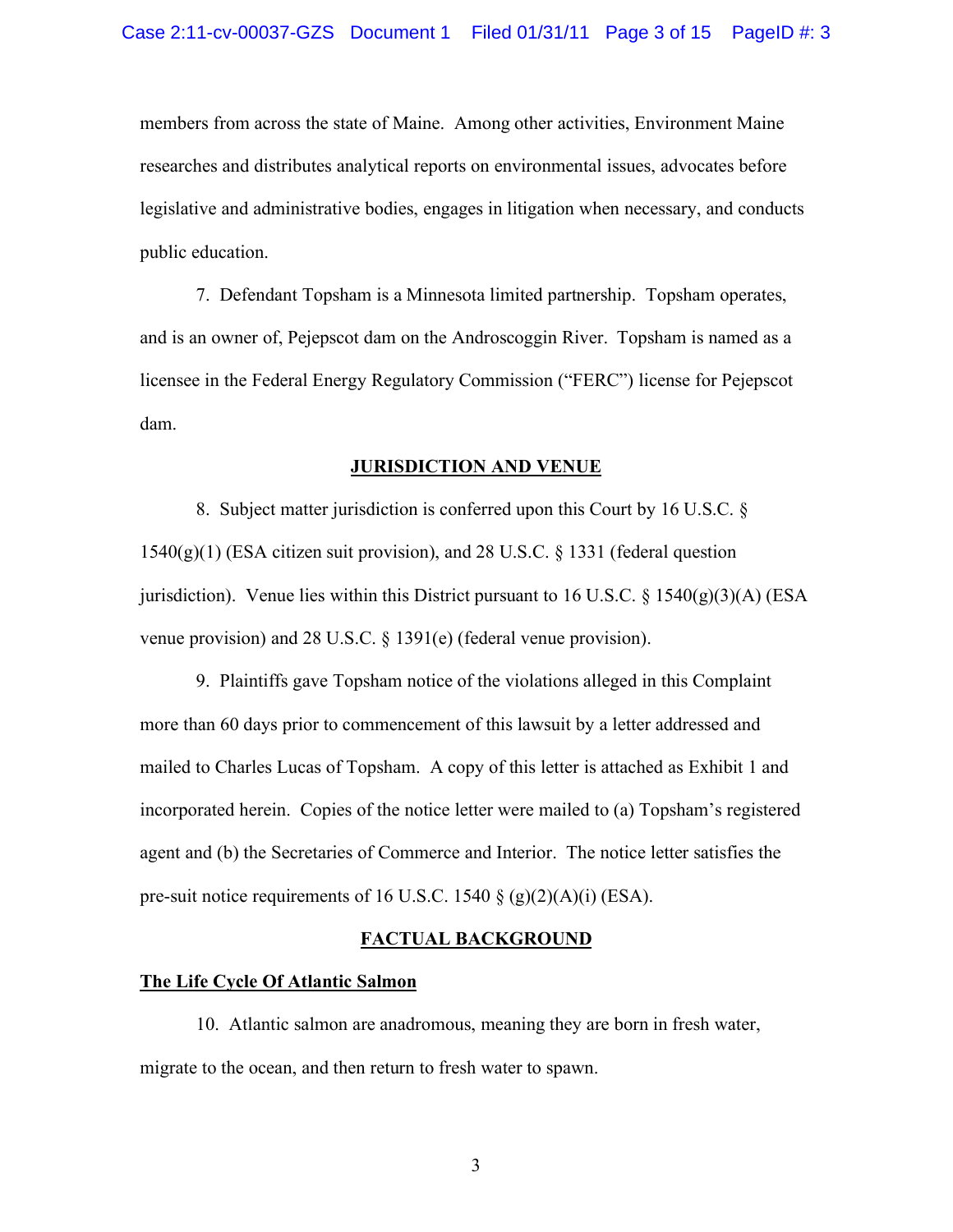11. In late autumn, female Atlantic salmon deposit eggs in a series of nests (called "redds") in a stream or river bed. Once the eggs are fertilized by spawning adult male salmon, the female salmon uses her tail to cover those eggs with gravel. After spawning, adult salmon, called "kelts," return to the ocean in early winter or the following spring. Eggs hatch in March or April; at this point the newborn fish are referred to as "alevin" or "sac fry." Three to six weeks after hatching, alevins emerge from their redds seeking food, and are at that point called "fry." Fry quickly develop into "parr," with camouflaging vertical stripes. They feed and grow for one to three years in their native streams or rivers before becoming "smolts." Smolts are silver colored and approximately six inches long. In the spring, the body chemistry of smolts change and they are able to enter salt water. Smolts migrate to the ocean where they develop over two to three years into mature salmon weighing 8 to 25 pounds. Mature adult salmon begin returning in the spring to their native streams to repeat the spawning cycle. Atlantic salmon are capable of spawning and completing this cycle several times.

#### **There Are Almost No Atlantic Salmon Returning To The Androscoggin River**

12. The Maine Atlantic Salmon Commission ("MASC") monitors the abundance and status of Atlantic salmon in many Maine rivers. On the Androscoggin, MASC traps and counts returning adult salmon at the lower-most dam, Brunswick dam. This trapping and counting is conducted annually, typically between May and November.

13. Historically, the Androscoggin River and the Kennebec River, which share a common estuary, Merrymeeting Bay, had the largest Atlantic salmon runs in the United States, estimated at more than 100,000 adults each year. Now, according to the recent annual surveys done by MASC, the number of adult Atlantic salmon returning to the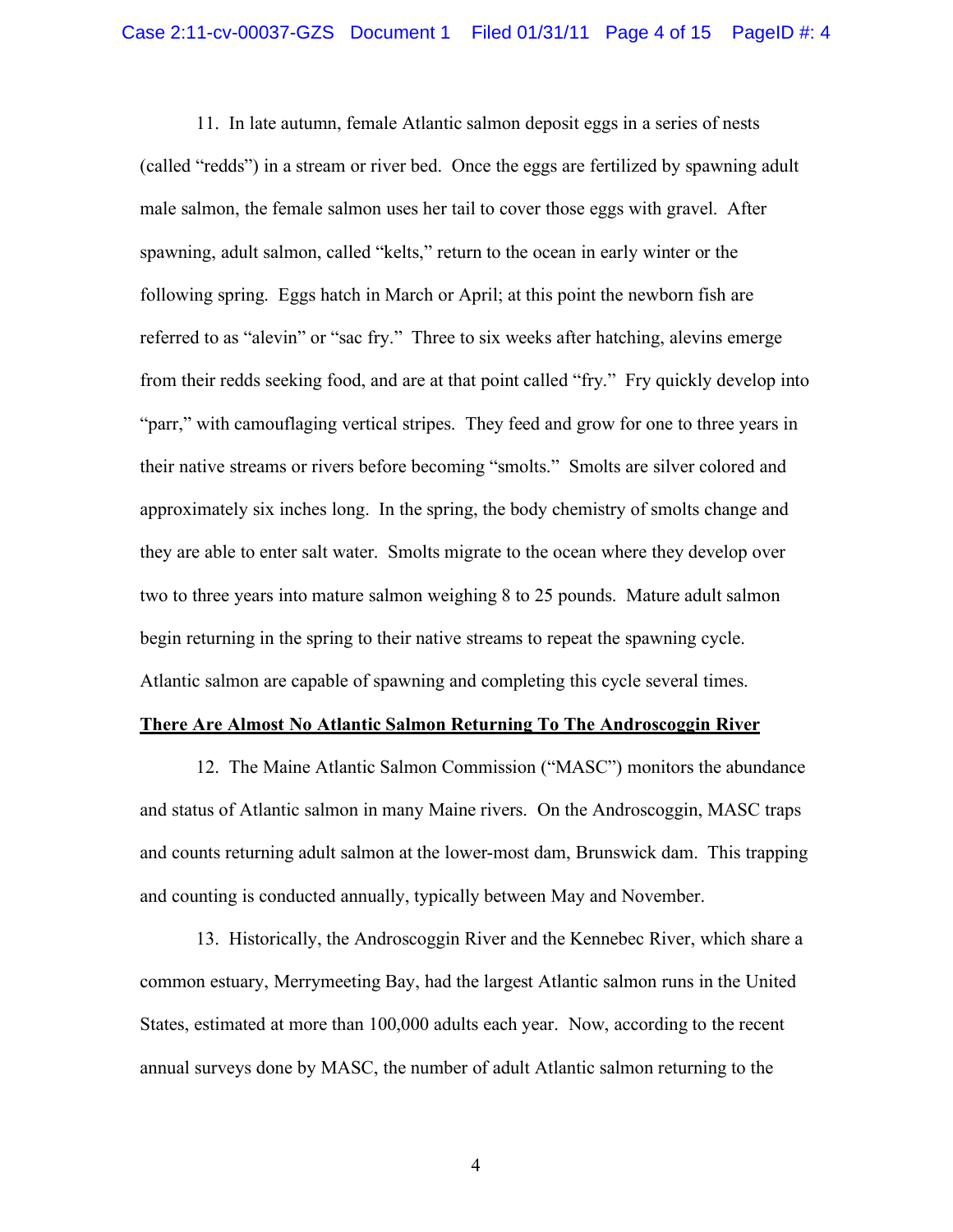Androscoggin River each year is dangerously low. In 2010, 10 adult salmon returned to the Androscoggin River; in 2009, 24 returned; in 2008, 21 returned; in 2007, 16 returned; in 2006, 7 returned.

# **TOPSHAM IS VIOLATING THE ENDANGERED SPECIES ACT**

# **The Androscoggin Population Of Atlantic Salmon Is On The Endangered Species List.**

14. In enacting the Endangered Species Act, Congress expressly found that species of fish, wildlife, and plants in danger of or threatened with extinction are of "esthetic, ecological, educational, historical, recreational, and scientific value to the Nation and its people." 16 U.S.C.  $\S$  1531(a)(3). Congress stated that the purposes of the ESA "are to provide a means whereby the ecosystems upon which endangered species and threatened species depend may be conserved [and] to provide a program for the conservation of such endangered and threatened species…" 16 U.S.C. § 1531(b). By enacting the Endangered Species Act, Congress intended protection of endangered species to be afforded the highest of priorities. Under the ESA, an "endangered species" is a species of animal or plant (other than certain dangerous insect pests) which is in danger of extinction throughout all or a significant portion of its range. 16 U.S.C. § 1532(6).

15. The Secretary of Commerce (for endangered species in the ocean) and the Secretary of the Interior (for all other species) are responsible for administering and implementing the ESA, with the Services acting on their behalf. Because Atlantic salmon are anadromous, the Secretaries (and thus the Services) share responsibility for managing the protection of these fish under the ESA.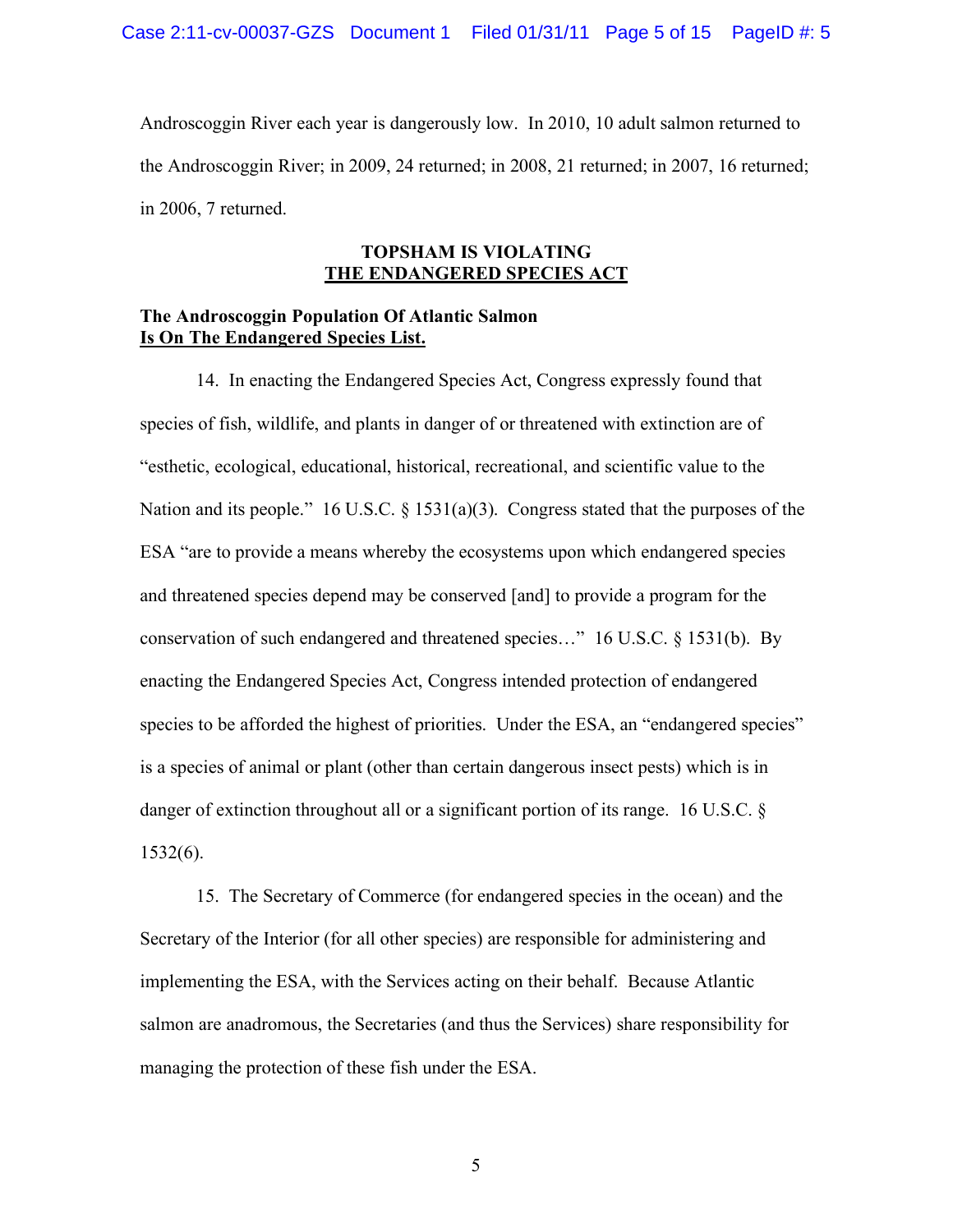16. In 2000, the Services issued a rule listing the Gulf of Maine Distinct Population Segment ("GOM DPS") of Atlantic salmon as "endangered" because it is in danger of becoming extinct. At that time, the Services included the salmon populations of seven rivers in Down East Maine in the description of the endangered GOM DPS, but did not include Androscoggin or Kennebec River salmon populations in this listing.

17. In 2005, Plaintiff Friends of Merrymeeting Bay, Douglas Watts (a member of Plaintiff FOMB) and others filed a petition with the Services asking them to include Kennebec salmon in the GOM DPS. Although a federal "biological review team" found that the Kennebec, Androscoggin, and Penobscot River salmon populations should be included in the GOM DPS and published this finding in the "2006 Status Review for Anadromous Atlantic Salmon in the United States," by mid-2008 the Services still had not ruled on the petition. On May 12, 2008, Mr. Watts, FOMB, and other conservation groups sued the Services to obtain a ruling on the petition. On September 3, 2008, the Services did rule on the petition, proposing to include the Kennebec, Androscoggin and Penobscot River salmon populations in the GOM DPS. 73 Fed. Reg. 51,415 (September 3, 2008). On June 19, 2009, the Services issued a final rule including the salmon populations of all three rivers in the listed GOM DPS, thereby formally designating these populations as endangered under the ESA. 74 Fed. Reg. 29,344 (June 19, 2009).

18. On that same day, NMFS issued a final rule designating "critical habitat" for the Kennebec, Androscoggin and Penobscot salmon – *i.e*., habitat "essential to the conservation of the species" and "which may require special management considerations or protection." 16 U.S.C.  $\S$  1532(5)(A)(i). The portion of the Androscoggin River where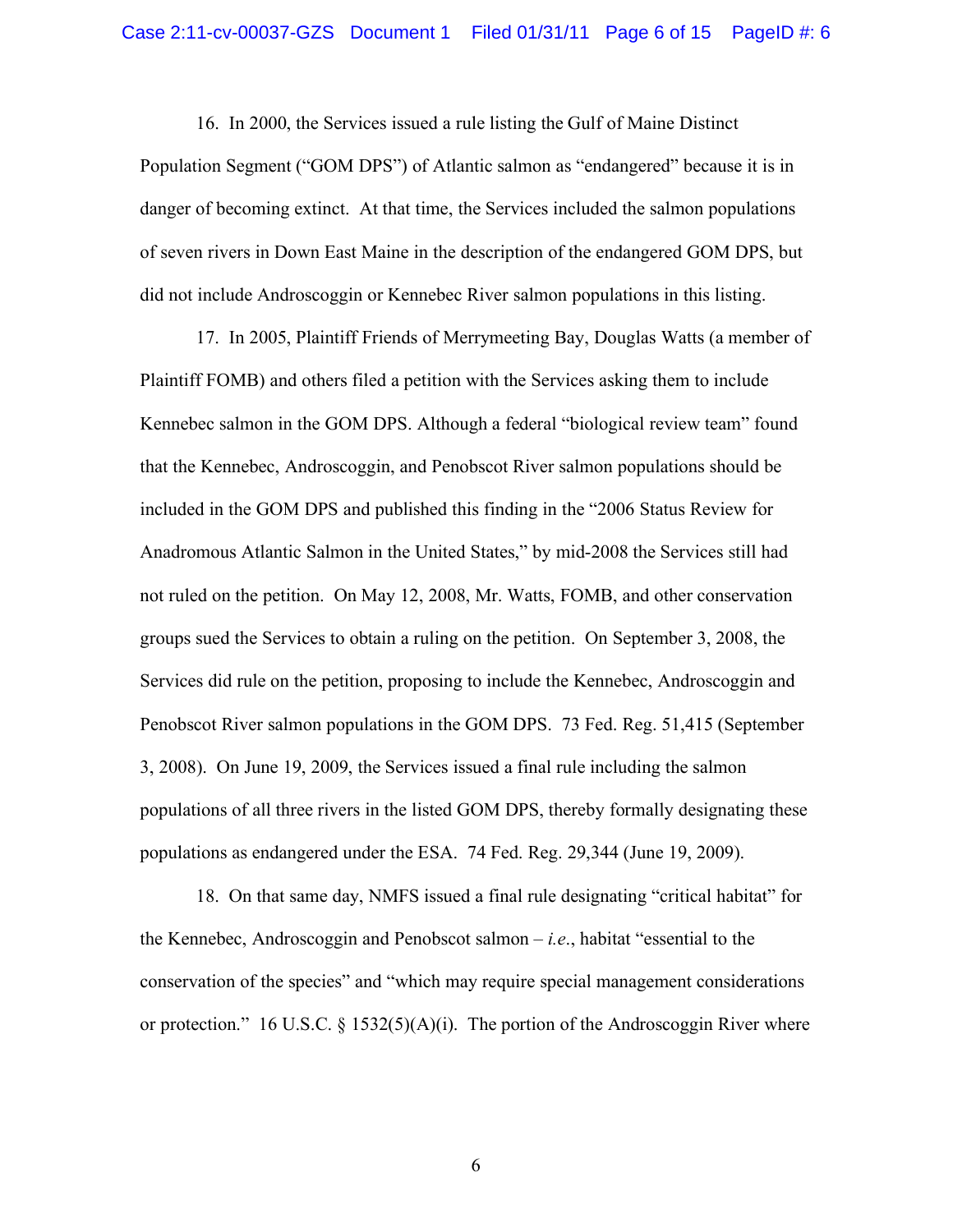Pejepscot dam is located and those portions affected by the dam are part of that critical

habitat. 74 Fed. Reg. 29,300 (June 19, 2009).

# **"Take" Of An Endangered Species Is Prohibited By The Endangered Species Act.**

19. Section 9 of the ESA makes it unlawful for any person to "take" an

endangered species unless authorized to do so by the federal government. 16 U.S.C. §

 $1538(a)(1)(b)$ .

20. Under the ESA, the term "take" means "to harass, harm, pursue, hunt, shoot,

kill, trap, or collect, or to attempt to engage in any such conduct." 16 U.S.C. § 1532(19).

By USFWS regulation:

Harass in the definition of "take" in the Act means an intentional or negligent act or omission which creates the likelihood of injury to wildlife by annoying it to such an extent as to significantly disrupt normal behavioral patterns which include, but are not limited to, breeding, feeding, or sheltering. [and]

Harm in the definition of "take" in the Act means an act which actually kills or injures wildlife by significantly impairing essential behavioral patterns, including breeding, feeding, or sheltering.

50 C.F.R. § 17.3.

21. A NMFS regulation further defines "harm" as including habitat modification

where a causal link is established between such modification and injury or death of a

listed species. 40 C.F.R. § 222.102. In publishing that rule, NMFS listed the following

among its examples of activities that may modify habitat and thus cause a take:

1. Constructing or maintaining barriers that eliminate or impede a listed species' access to habitat or ability to migrate;

\* \* \*

4. Removing or altering rocks, soil, gravel, vegetation or other physical structures that are essential to the integrity and function of a listed species' habitat;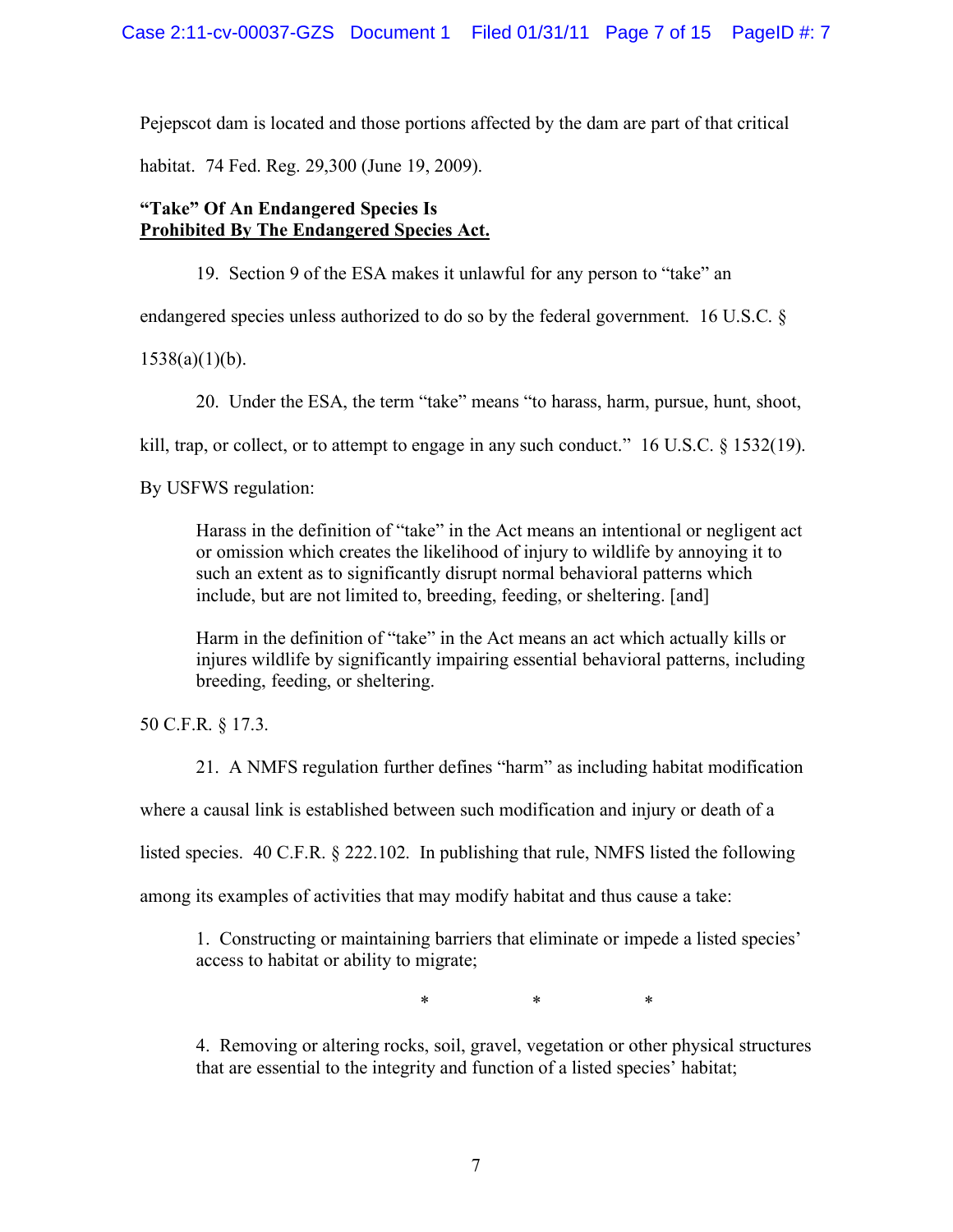\* \* \*

5. Removing water or otherwise altering streamflow when it significantly impairs spawning, migration, feeding or other essential behavior patterns; [and]

\* \* \*

7. Constructing or operating dams or water diversion structures with inadequate fish screens or fish passage facilities in a listed species' habitat…

64 Fed. Reg. 60,727, 60,730 (Nov. 8, 1999).

22. When a federally licensed activity – such as operating a hydroelectric dam – causes a take, the licensee may receive authorization under the ESA to continue the activity in one of two ways. One is to apply for and obtain an "incidental take permit" ("ITP") pursuant to Section 10 of the ESA, 16 U.S.C  $\S$  1539. The other is to obtain an "incidental take statement" ("ITS") pursuant to Section 7 of the ESA, 16 U.S.C. §1536; *see* 50 C.F.R. § 402.14. A take is considered "incidental" when the purpose of the activity is not to take an endangered species, but rather to conduct some otherwise lawful activity that incidentally results in a take. 16 U.S.C.  $\S$  1539(a)(1)(B); 50 C.F.R.  $\S$  402.02. An ITP can require that the holder of the ITP "minimize and mitigate the impacts of" the taking "to the maximum extent practicable." 16 U.S.C.  $\S$  1539(a)(2) (B)(2). Similarly, an ITS can require that "reasonable and prudent measures" be taken to "minimize" the impact of a take. 16 U.S.C. § 1536(b)(4)(ii). An ITP is not authorized unless certain specified conditions are met. Among these is that the take "will not appreciably reduce the likelihood of survival and recovery of the species in the wild." 16 U.S.C. § 1539(a)(2)(B)(4). Similarly, an ITS is not authorized if the licensed activity is "likely to jeopardize the continued existence of any endangered species…or result in the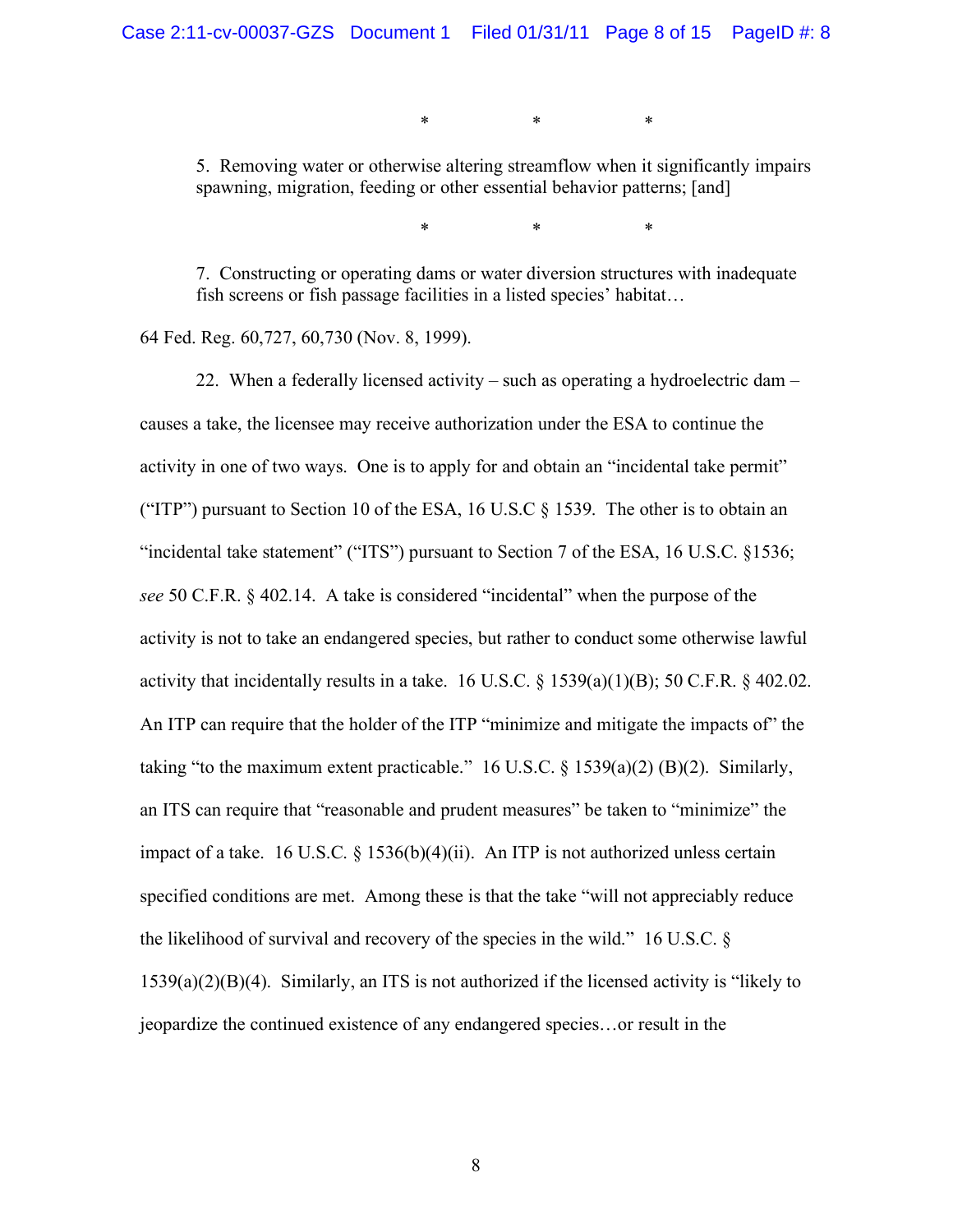destruction or adverse modification of habitat [critical to the species]…" 16 U.S.C. §  $1536(a)(2)$  and  $(b)(4)(B)$ .

23. The citizen suit provision of the ESA grants jurisdiction to United States District Courts to issue orders enjoining violations of the Act (such as the unauthorized taking of an endangered species) and authorizes an award of costs of litigation (including reasonable attorney and expert witness fees). 16 U.S.C.  $\S$  1540(g)(1) and (4).

## **Topsham Is Taking Atlantic Salmon In Violation Of Section 9 Of The ESA.**

24. Topsham's Pejepscot dam harasses, harms, and kills – and thus "takes" – Atlantic salmon in a number of ways. Among these are the following:

a. The dam's turbines kill and injure out-migrating salmon when the salmon attempt to pass through them.

b. The dam severely limits upstream passage of salmon, preventing access to significant amounts of spawning and rearing habitat.

c. Facilities meant to allow the salmon to pass around or through the dam cause delays in passage, resulting in incremental losses of salmon smolts, pre-spawn adults, and adults.

d. The dam is a barrier to the migration of other fish whose presence is necessary for the salmon to complete their life cycle.

e. The dam adversely alters predator-prey assemblages, such as the ability of the salmon to detect and avoid predators.

f. The dam creates slow-moving impoundments in formerly free-flowing reaches. These altered habitats are less suitable for spawning and rearing of salmon and contribute to the dam's significant impairment of essential behavior patterns of the salmon. In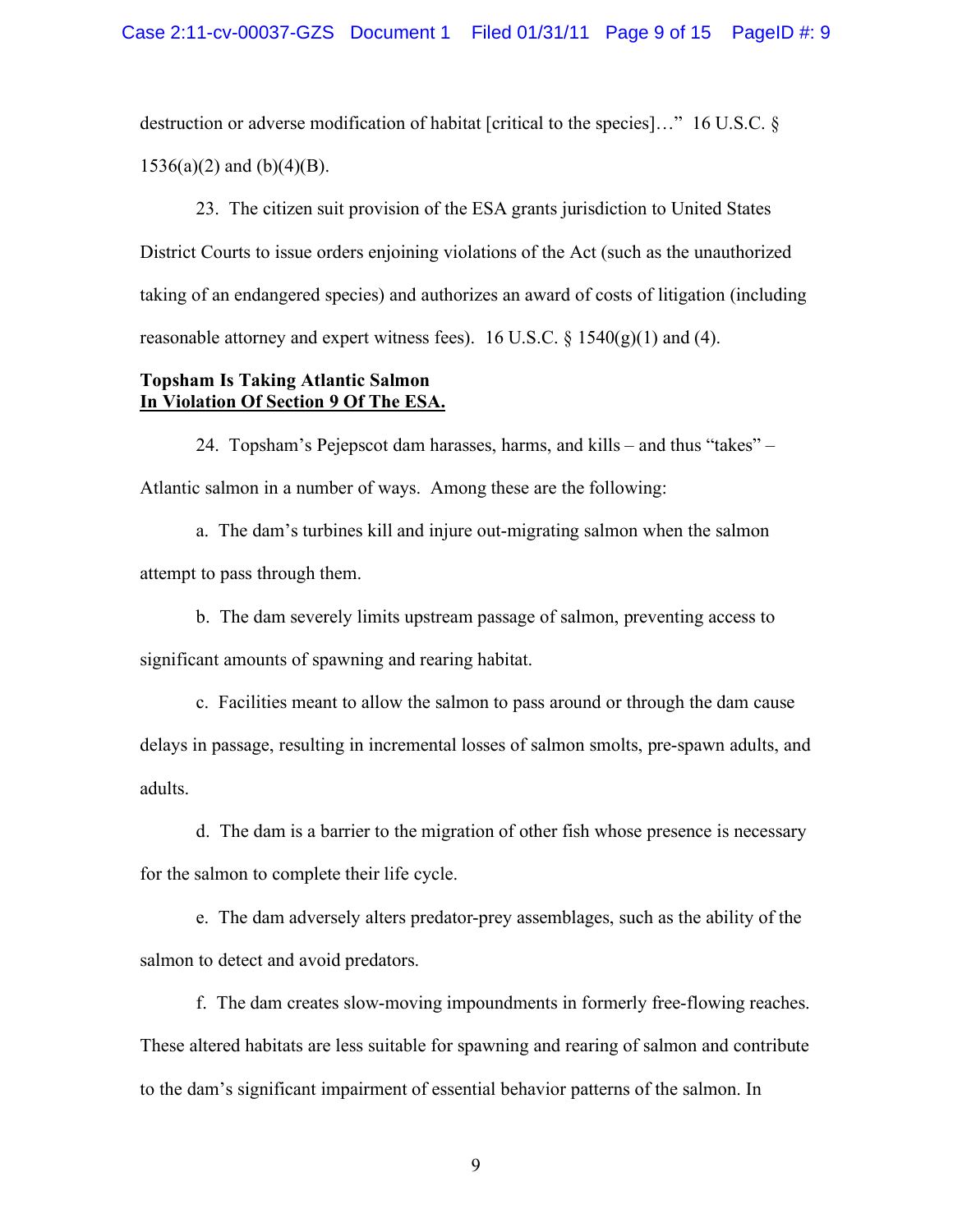addition, these conditions may favor non-native competitors at the expense of the native salmon.

g. The dam results in adverse hydrological changes, adverse changes to stream and river beds, interruption of natural sediment and debris transport, and changes in water temperature, all of which contribute to the dam's significant impairment of essential behavior patterns.

25. Topsham has neither an incidental take permit nor an incidental take statement authorizing its take of Atlantic salmon at Pejepscot dam. Topsham's take of Atlantic salmon therefore violates Section  $9(a)(1)(B)$  of the ESA, 16 U.S.C. § 1538(a)(1)(B). Topsham has been violating the Section 9 take prohibition since the day Androscoggin salmon were included in the GOM DPS and thus designated as endangered under the ESA.

26. In their decision to include the Androscoggin River population of Atlantic salmon on the Endangered Species List, the Services found dams on that river play a major role in imperiling the salmon. The Services stated: "The National Research Council stated in 2004 that the greatest impediment to self-sustaining Atlantic salmon populations in Maine is obstructed fish passage and degraded habitat caused by dams … Dams are known to typically kill or injure between 10 and 30 percent of all fish entrained at turbines [cite omitted]. With rivers containing multiple hydropower dams, these cumulative losses could compromise entire year classes of Atlantic salmon … Thus, cumulative losses at passage facilities can be significant … Dams remain a direct and significant threat to Atlantic salmon." 74 Fed. Reg. at 29362. Similarly, the Services stated: "Dams are among the leading causes of both historical declines and contemporary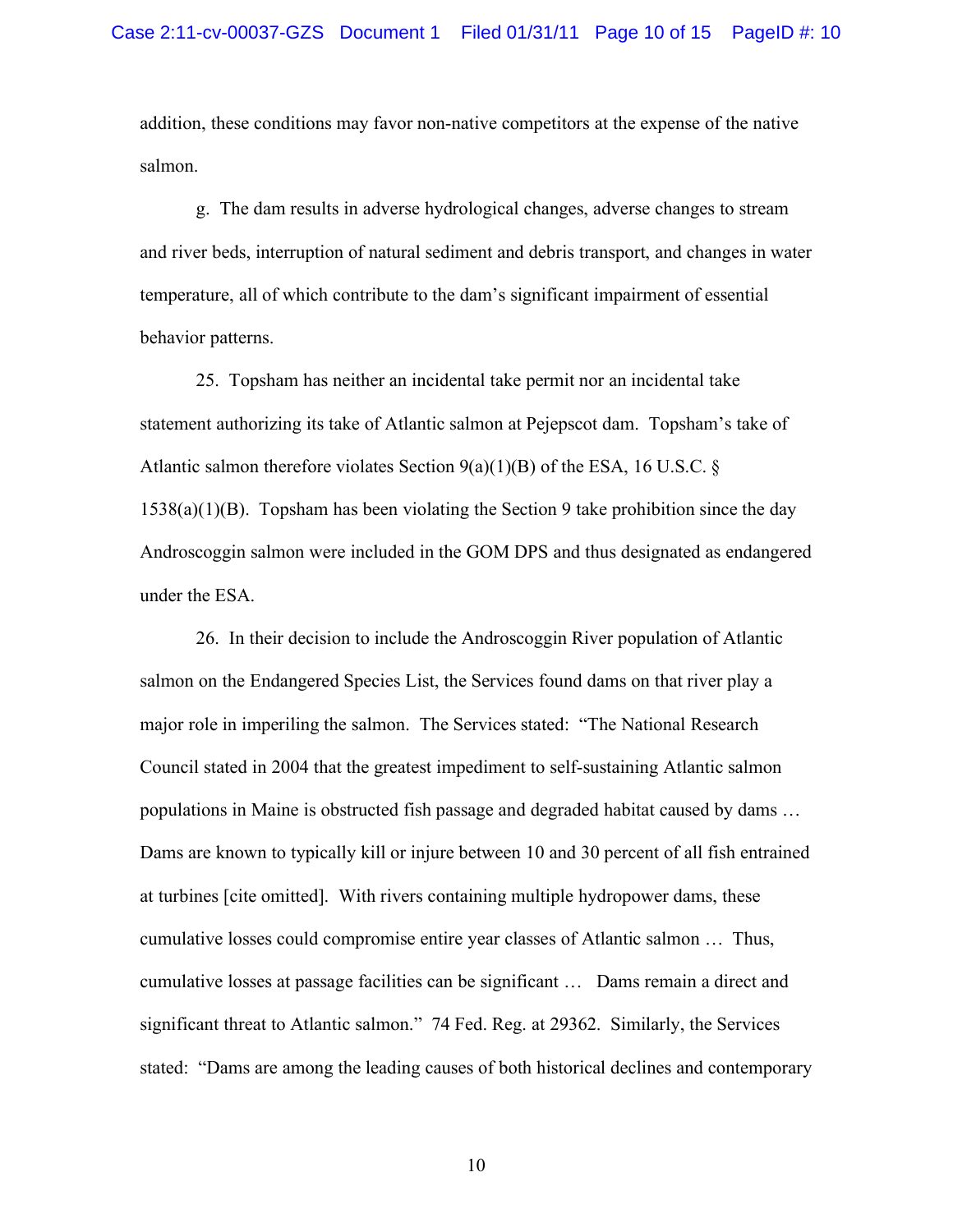low abundance of the GOM DPS of Atlantic salmon [cite omitted]." The Services also stated that the "effects [of dams] have led to a situation where salmon abundance and distribution has been greatly reduced, and thus the species is more vulnerable to extinction … Therefore, dams represent a significant threat to the survival and recovery of the GOM DPS." 74 Fed. Reg. at 29366-29367.

## **PLAINTIFFS HAVE STANDING TO BRING THIS SUIT**

27. Plaintiffs have members who have been very active in efforts to preserve Atlantic salmon in the Androscoggin River and Merrymeeting Bay. For example, Plaintiffs' members were instrumental in securing the designation of the Androscoggin salmon population as part of the GOM DPS, have for years advocated before federal and state agencies for better salmon passage at Pejepscot and other dams, and regularly monitor the water quality of the Androscoggin River.

28. Plaintiffs have members who are interested in maintaining the natural biodiversity of the Androscoggin River and its environs. Plaintiffs have members who live near, own property near, and recreate on and near the Androscoggin River and Merrymeeting Bay. Plaintiffs have members who, among other activities, kayak on, canoe on, fish in, walk and hike along, lead guided trips on, and enjoy observing and photographing aquatic life and wildlife in and around the Androscoggin River and Merrymeeting Bay. Their enjoyment of these activities is impaired by the diminution of the size and health of the Atlantic salmon population in the Androscoggin River.

29. Plaintiffs' members enjoy and in many ways receive great value from the presence of wild Atlantic salmon and want the numbers of wild salmon in the Androscoggin River to be as plentiful as possible. They also want the Androscoggin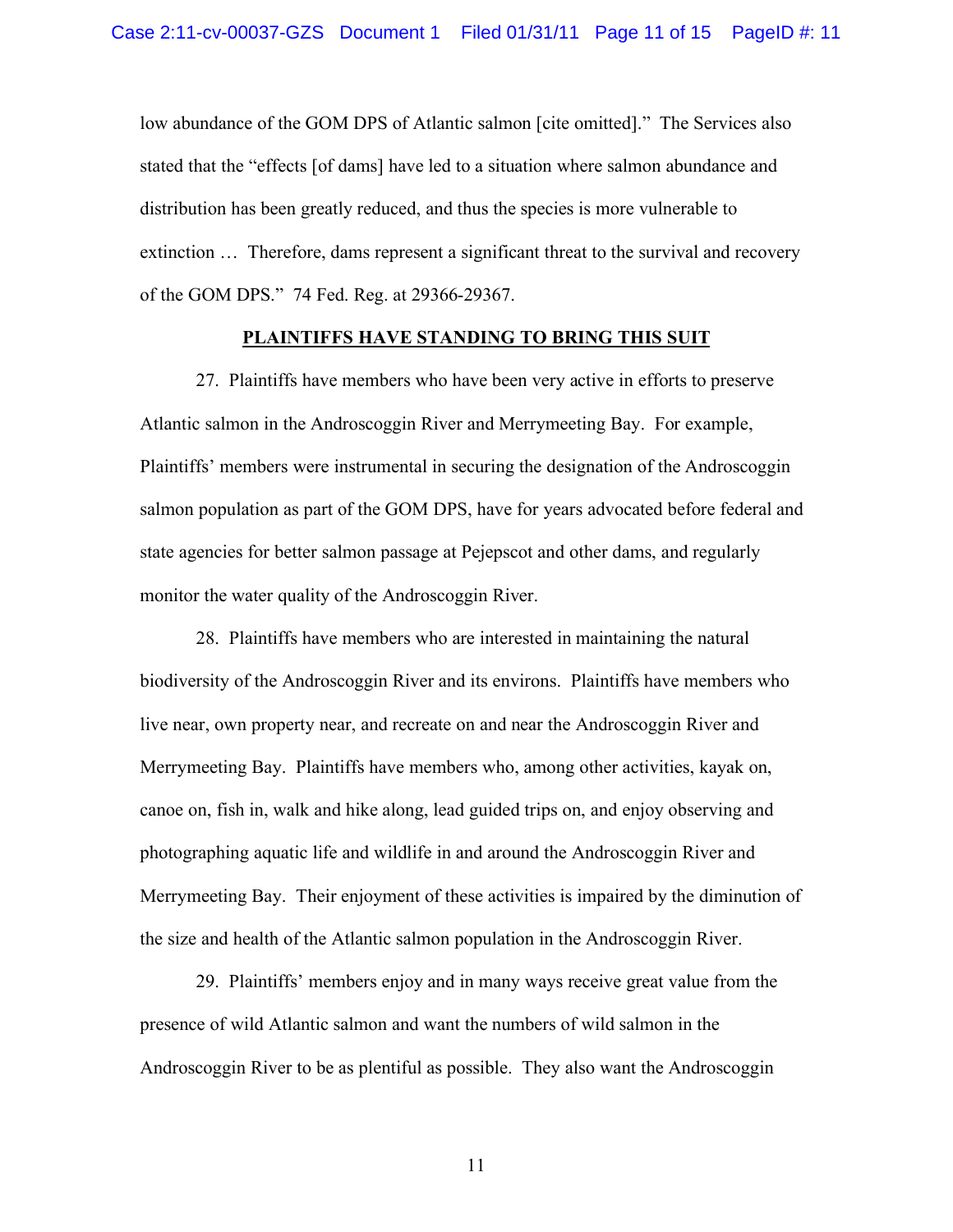River population of salmon to eventually recover to the point of no longer being endangered. The dearth of Atlantic salmon in the river diminishes Plaintiffs' members' use and enjoyment of the river. If Atlantic salmon were populous enough in the Androscoggin River, Plaintiffs' members would fish for and eat that salmon. They cannot do so now because the fish are endangered. Recovery of Atlantic salmon in the rivers would increase economic opportunities for Plaintiffs' members because there would be a greater demand for guided trips that they could lead for paddling, fishing, fish-spotting, or photography, and for other purposes.

30. Topsham's dam operations are directly responsible for depressing Atlantic salmon populations in the Androscoggin River. Topsham's dam is a leading cause of the near extinction of Atlantic salmon in the Androscoggin River and of the fish's presence on the Endangered Species List. If Topsham complied with the Endangered Species Act there would be more Atlantic salmon in the Androscoggin River and the chance of the river's salmon population recovering would be improved. Moreover, preservation and restoration of the salmon's critical habitat in and along the Androscoggin River would improve the health, biodiversity, and sustainability of these natural areas in which Plaintiffs' members have recreational, aesthetic, and economic interests.

# **TOPSHAM CAN ACHIEVE COMPLIANCE WITH THE ESA IN A MANNER THAT IS CONSISTENT WITH THE TERMS OF ITS FERC LICENSE**

31. Relief in this case can be fashioned in a manner that is consistent with the FERC license issued for the operation of Pejepscot dam. For example, Topsham can stop the turbines during salmon migration season to prevent the fish from swimming into the spinning turbine blades. This can be done without having to modify the FERC license.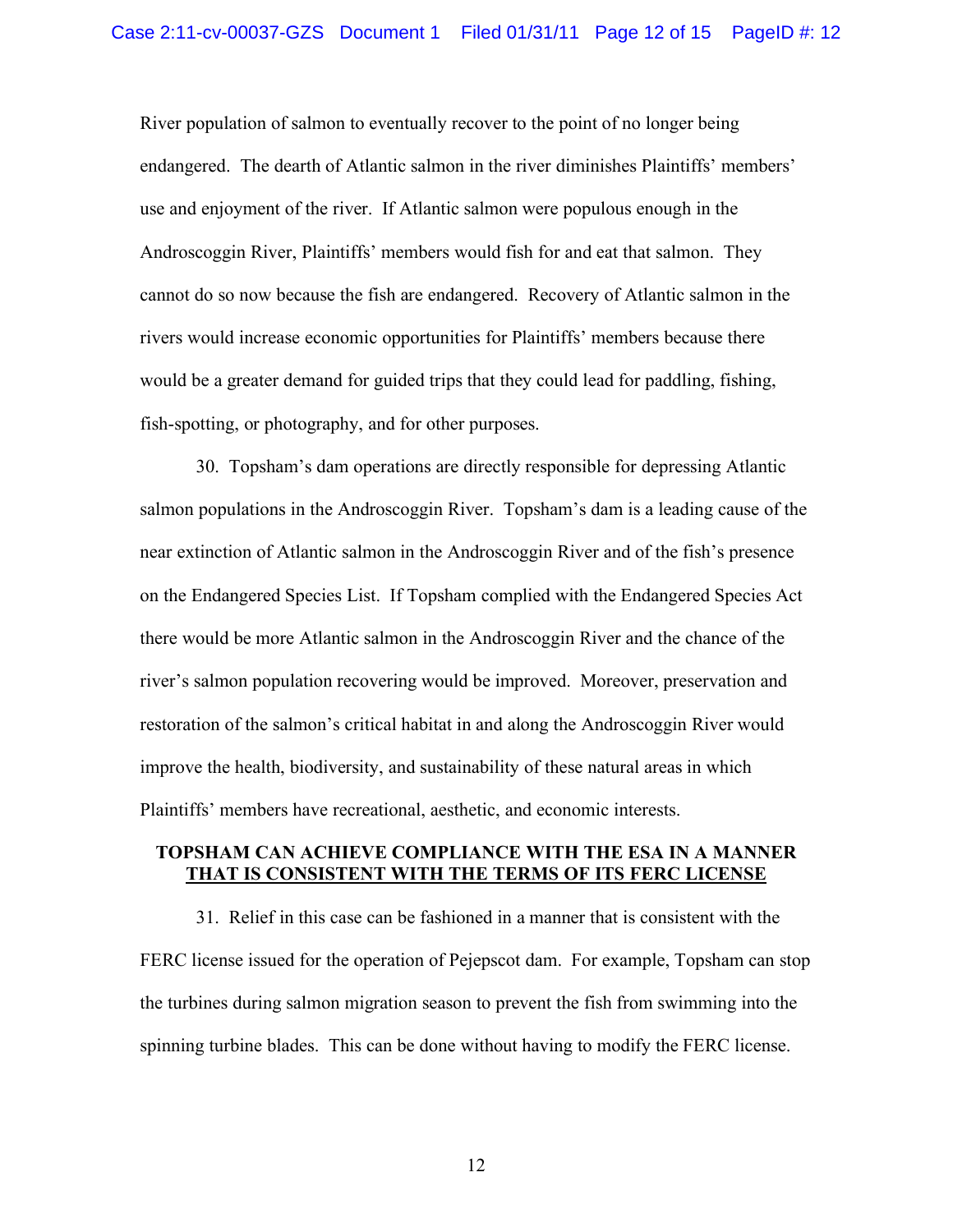In fact, other dam owners stop their turbines in order to provide safe passage for migrating fish.

32. Topsham has indicated it does not intend to apply for an incidental take permit, but, rather, intends to obtain an incidental take statement pursuant to Section 7 of the ESA, 16 U.S.C.  $\S$  1536(b)(4). The ESA directs all federal agencies to work to conserve endangered species and to use their authorities to further the purposes of the ESA. Section 7 of the ESA, entitled "Interagency Cooperation," is the mechanism designed to ensure the actions taken by federal agencies, including those they fund or authorize, do not jeopardize the existence of any listed species.

33. Under Section 7, federal agencies must consult with the Services when any action the agency intends to carry out, fund or authorize (such as through a federal license) may affect a listed endangered species. One of the first steps in consultation is the preparation of a "biological assessment" ("BA"). 16 U.S.C.  $\S$  1536(c). One of the purposes of a BA is to help make the determination whether a proposed activity "is likely to adversely affect" listed species or their critical habitat. Id. The federal licensee may be designated to prepare the BA, though ultimate responsibility for the BA lies with the agency issuing the license. If the agency determines through a BA that its action is likely to adversely affect a listed species, the agency is required to submit to the Services a request for consultation. 16 U.S.C. § 1536(a) and (b). This process can result in the issuance of an incidental take statement, so long as the activity to be authorized is not "likely to jeopardize the continued existence of any endangered species…or result in the destruction or adverse modification of habitat [critical to the species]…" 16 U.S.C. § 1536(a)(2) and (b)(4)(B). An ITS, if issued, "specifies those reasonable and prudent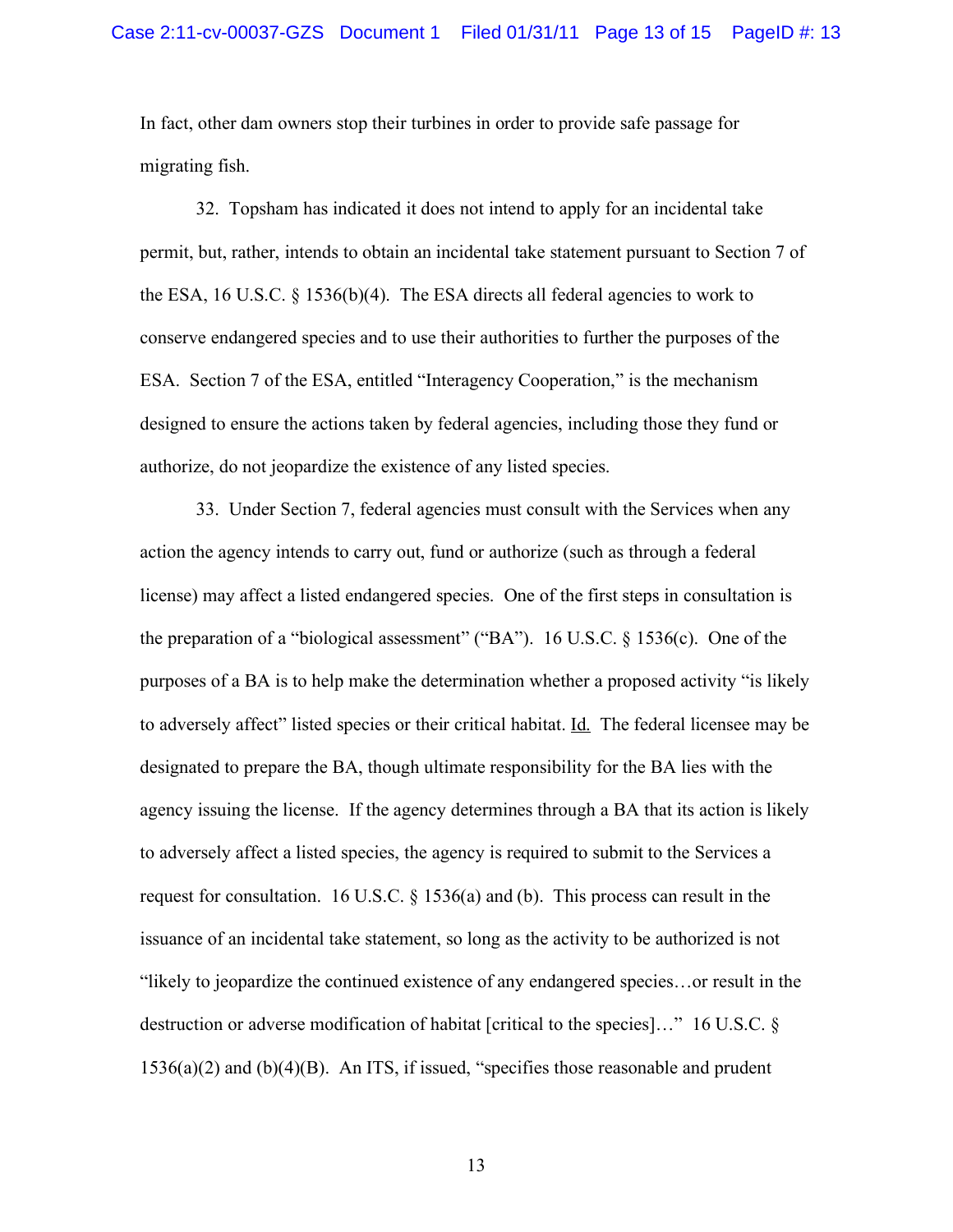measures that the Secretary considers necessary or appropriate to minimize" the impact of an activity on endangered species, and "sets forth the terms and conditions…that must be complied with by…the applicant [for a federal license]…to implement" those measures. 16 U.S.C.  $\S$  1536(b)(4)(ii) and (iv).

34. Topsham has indicated that it will attempt to obtain an ITS by applying to amend the FERC license for Pejepscot dam, which would trigger the Section 7 consultation process. Topsham has been designated by FERC to prepare the biological assessment. Given, among other things, (a) Topsham's ongoing unlawful take of endangered Androscoggin River salmon, (b) the dire condition of these Atlantic salmon populations and the risk that the fish will soon become extinct, and (c) Topsham's failure to take meaningful steps to protect salmon, despite years of warning that the ESA listing was forthcoming, Plaintiffs believe Topsham must be put on an enforceable schedule for preparing the BA. Such an order would have no effect on Topsham's ability to operate in a manner consistent with its FERC license.

#### **RELIEF REQUESTED**

Plaintiffs request that this Court:

a. Declare Defendant to be violating the take prohibition of the Endangered Species Act at Pejepscot dam;

b. Order Defendant to prepare a BA according to a specified schedule, and to (1) prevent Atlantic salmon from swimming into operating turbines at Pejepscot dam unless authorized by an ITP or ITS and (2) implement other appropriate measures to comply with the ESA's take prohibition pending the issuance of any ITP or ITS;